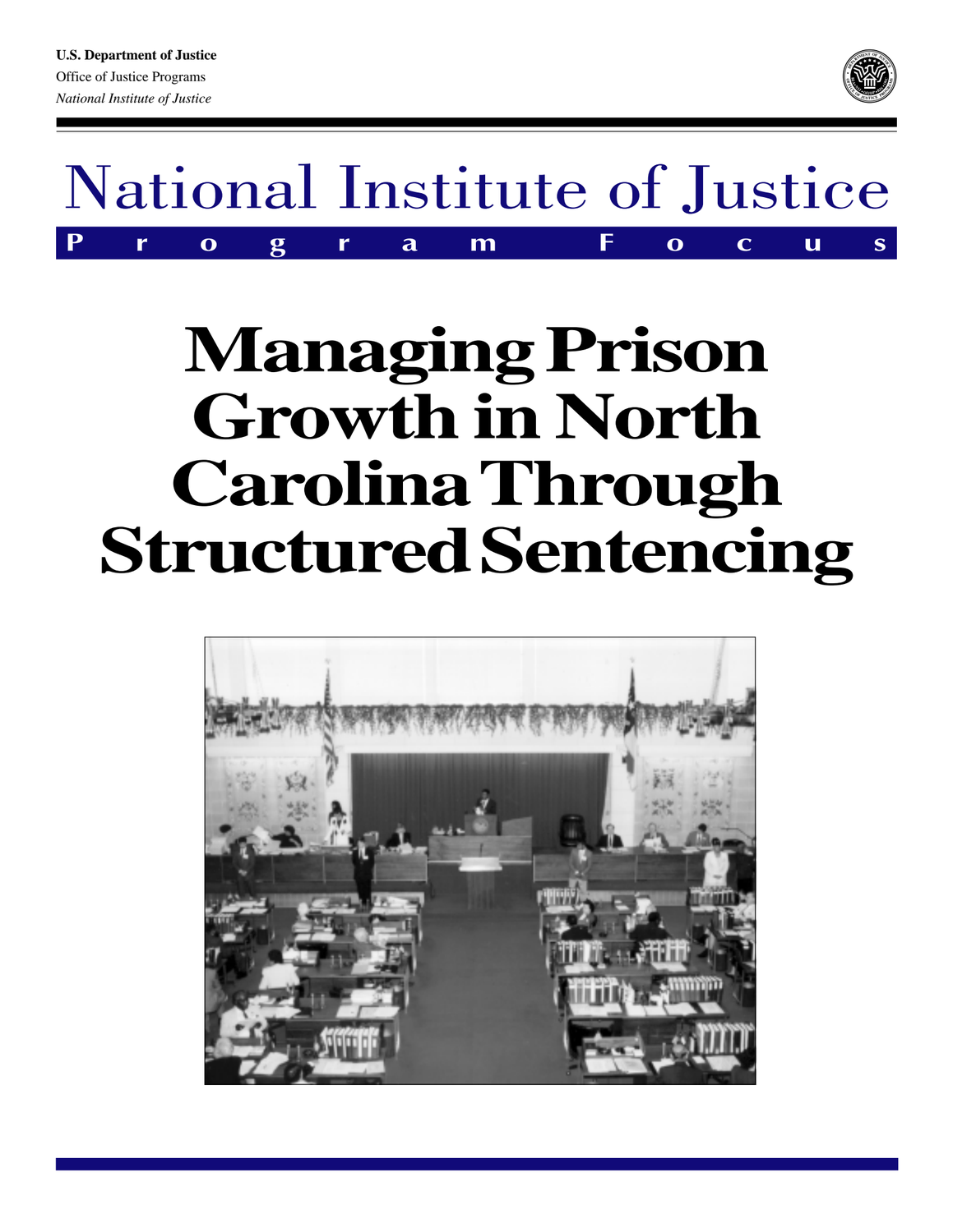## **Managing Prison Growth in North Carolina Through Structured Sentencing**

*by Ronald F. Wright*

ot long ago, North Carolina's prison cells were full, but they held too many of the wrong people nonviolent, low-priority felons. The sentencing system was variable and uneven. Offenders served very small portions of the sentences that judges imposed. A typical offender, after remaining in detention for several **N**

weeks or months between the time of arrest and the judge's imposition of sentence after conviction, often had no time remaining to be served on the sentence, even for a relatively serious felony. Hence, the Parole Commission was forced to release many violators almost immediately after their sentences were imposed. The Parole

### **Highlights**

This Program Focus discusses how the North Carolina General Assembly and the State's Sentencing and Policy Advisory Commission, working together, were able to build on the experiences of other States to design a sentencing structure that increased the certainty and the length of imprisonment for the most serious felonies while creatively using community and intermediate sanctions for lesser offenses to control increases in corrections costs.

By 1990, concerns about discrepancies between the sentences then required by statute in North Carolina and the length of sentences actually being served, as well as about crowding in State prisons and the drop in the incarceration rate relative to other States, led to a decision to institute structured sentencing guidelines. The Sentencing and Policy Advisory Commission was created to study new guidelines and to present recommendations to the General Assembly. The commission's recommendations, which called for lengthier prison terms for the most serious offenses and for an increase in the State's prison population, had to be balanced against the legislature's desire to limit any increase in corrections costs to levels already funded. During the 1993 legislative session, a consensus was reached to enact structured sentencing guidelines

while taking steps to control corrections costs. An important part of the decision involved strengthening existing community corrections and intermediate sanctions programs as less costly alternatives to prison for less serious offenses and for offenders without long criminal histories.

This legislative consensus supporting the guidelines was maintained during the 1994 and 1995 legislative sessions, despite a change in the party controlling the State House of Representatives. The methods used to maintain this consensus included:

■ The sentencing commission's use of legislatively mandated impact statements to inform legislators of the prison construction costs associated with amending sentencing statutes. These statements have reduced significantly the increase in prison population and costs that would have resulted from amendments to the guidelines.

■ Training in using the guidelines for members of the criminal justice community.

■ Cooperation and collaboration by the sentencing commission and criminal justice professionals.

■ Integration of community corrections agencies' budget requests into a single unified budget proposal.

During the 1994 and 1995 sessions, the sentencing guidelines were further refined by increasing penalties for the most serious offenses, including rape and statutory rape, and for offenses involving the use of a gun; by amending the existing habitualfelon statute to increase penalties for violation and to convert it into a three-strikes law; and by allowing judges to impose prison terms for certain categories of misdemeanor assault.

The new sentencing guidelines have led to an increase in the sentences imposed and served for the most serious felonies while limiting the projected increase in the prison population to about 5,000 over the next 10 years. Unexpected effects include a reduction in grants of parole to prisoners sentenced under the previous guidelines and the greater use of jails to handle increases in the prison population.

Many features of North Carolina's system could be replicated in other States, especially the use of cost impact statements to inform legislators of the costs of amending sentences and the use of community and intermediate sanctions as cost-effective alternatives to prison for less serious offenses by less experienced offenders.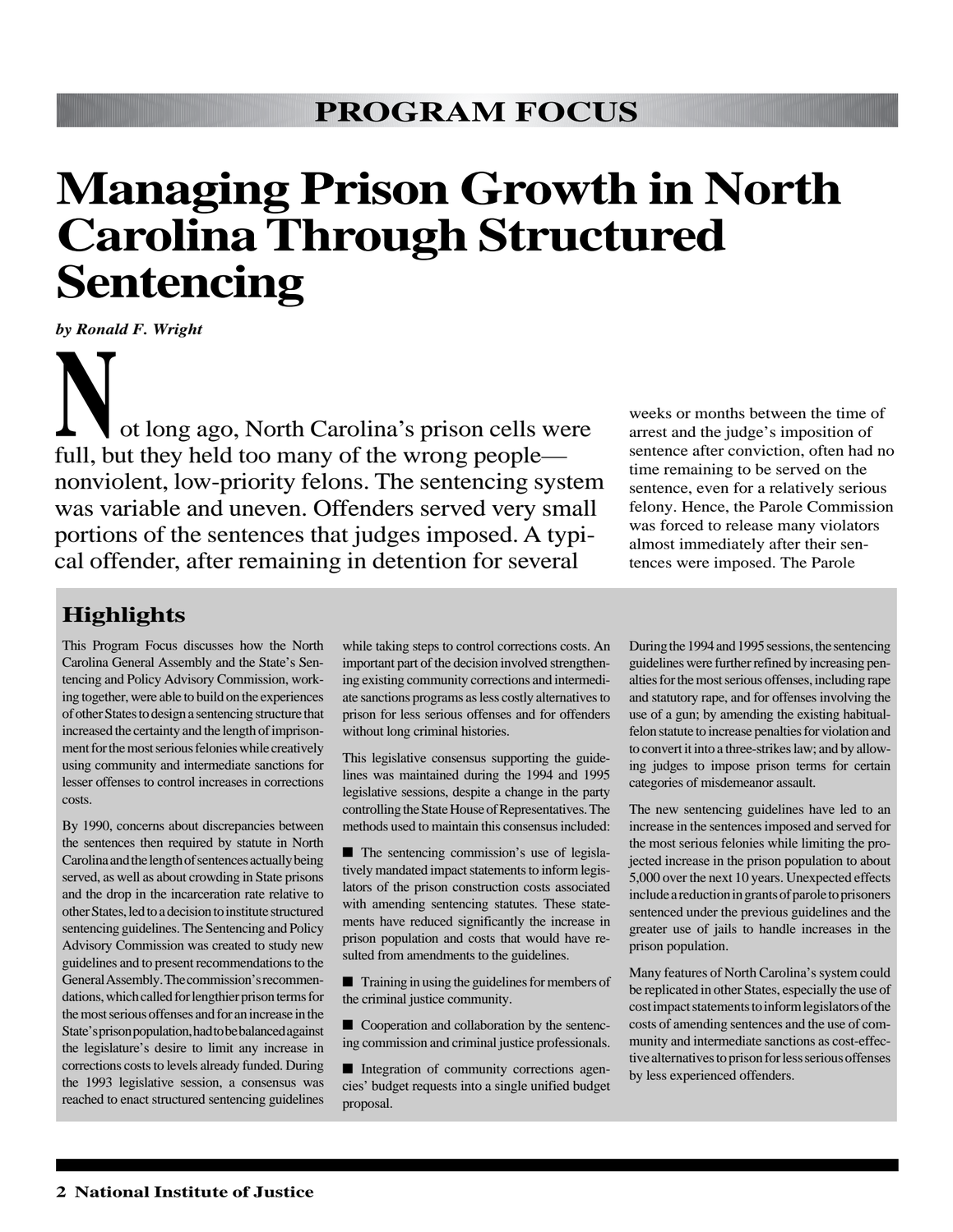Commission was also obliged to release more felons more quickly because admissions to prison were increasing much faster than prison capacity.

The problems of the system also extended to probation, restitution, and other nonprison punishments. Offenders sentenced to nonprison sanctions had every reason to violate the terms of their probation because the threatened prison time for probation revocation was so brief—often only a few days or weeks. Most offenders would choose to spend a few days in jail rather than deal with a treatment program or a probation officer for a few years. In the view of some judges and prosecutors, this situation effectively decriminalized misdemeanors and trivialized felony convictions.

North Carolina's system today is turning around. Not all the problems have disappeared, and new ones keep emerging. But the reliance on guidelines to structure decisions about the use and duration of confinement has created a more promising future for criminal justice in the State. Structured sentencing appears to have matched correctional resources to sentencing policy. It has maintained equilibrium through the first few legislative sessions even when the political conditions favored much more dramatic growth in prison capacity.

Structured sentencing has proved stable and attractive to a changing cast of State policymakers for two basic reasons. First, the North Carolina Sentencing and Policy Advisory Commission was able to provide accurate and objective information to legislators of

all political persuasions. The information simply laid out the fiscal and penal consequences of proposed policies. Second, State and local officials were able to develop intermediate sanctions as alternatives to prison and to control access to those sanctions. The availability and credibility of these sanctions, which still allowed the State to maintain some serious control over offenders outside prison, made the lack of prison terms for lower-level crimes more palatable. The combination of believable cost projections and credible nonprison sanctions appears to have slowed prison population growth. $<sup>1</sup>$ </sup>

### **Conditions Before 1993**

By the late 1980s, almost everyone had reason to be unhappy with North Carolina's sentencing and correctional system. The prisons were full, and nonprison sanctions worked poorly without the threat of prison time.

This was not the first difficult time for North Carolina's sentencing system. Prison crowding and concern about uneven sentencing practices led to the passage of the 1979 Fair Sentencing Act, which specified the presumptive sentences assigned to each felony. The Act resembled similar reform statutes passed about the same time in California, Illinois, Colorado, and other States. Judges could sentence offenders to prison terms longer or shorter than the presumptive sentence if they adequately explained their decision on the record.

#### **Message From the Director**

North Carolina's correctional system was strained to the breaking point in 1990; today it appears to have turned the corner. This Program Focus describes how North Carolina's legislators created a new, rational foundation for sentencing decisions. Their fundamental shift to a structured system imposed "truth in sentencing" policies that sought to eliminate early release, channel career criminals into longer prison stays, and divert less serious offenders to less expensive community-based sanctions.

The path North Carolina took to overhaul its sentencing policies was neither smooth nor straight. Success came largely because leaders with vision and determination worked hard to base their decisions on empirical models and to collaborate with and learn from one another and from other jurisdictions. The result is a noteworthy achievement that brought the State a 1997 award from the Ford Foundation and the John F. Kennedy School of Government at Harvard University for outstanding innovations in government.

The conflicts North Carolina officials faced and the tradeoffs they made—and continue to make—typify situations other States face. We hope readers can learn from North Carolina's experiences described in this Program Focus.

Jeremy Travis *Director* **National Institute of Justice**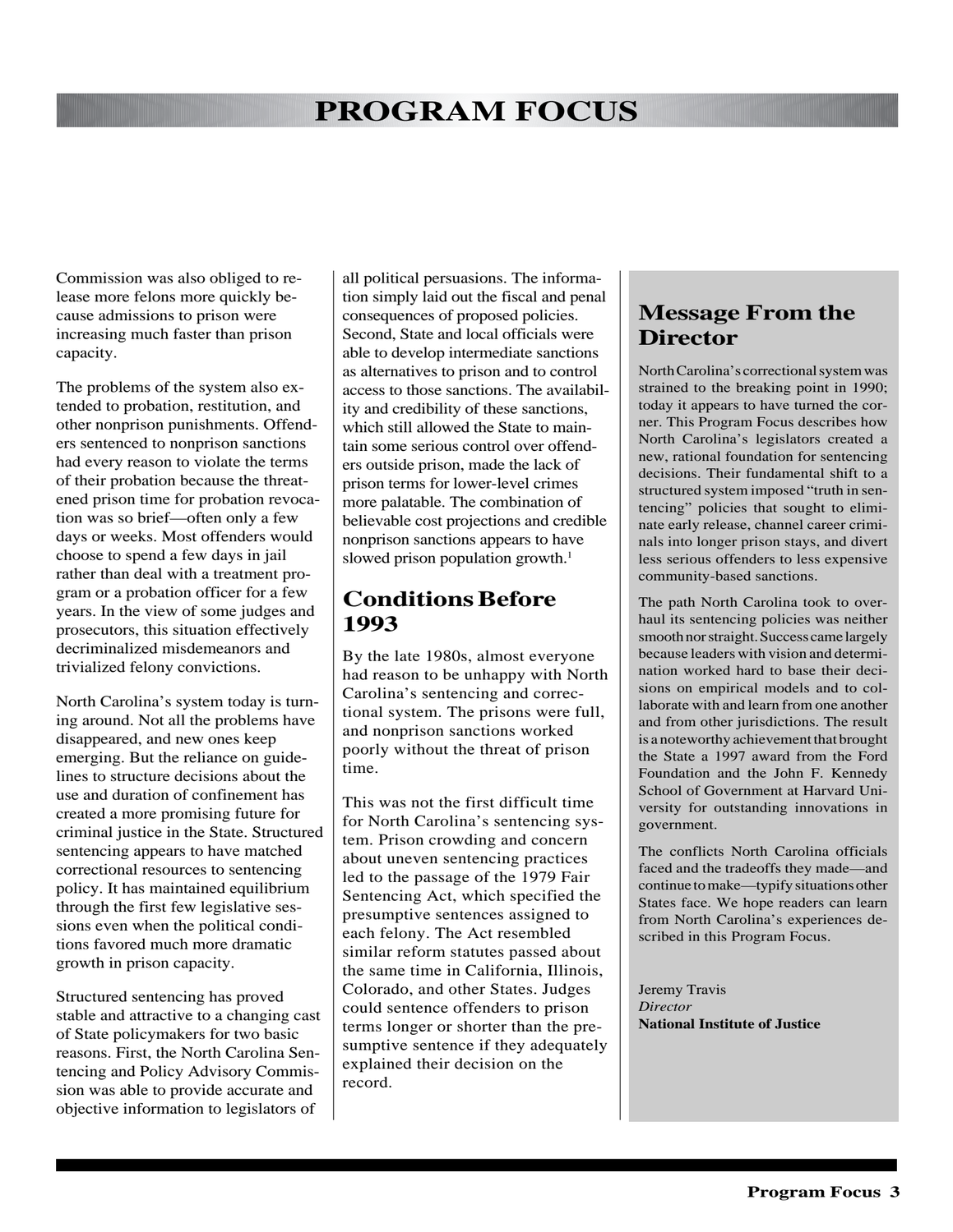The Act promised to bring more uniformity and predictability to felony sentences in North Carolina, but it delivered on these promises for only the first 2 or 3 years. As the State's population rose, the number of convictions increased; this, coupled with the longer presumptive sentences in the statutes, led to crowded prisons.2

The State did not respond to the crowding by increasing prison capacity. For most of the 1980s, virtually no new prison beds were added. Instead, as more and more prisoners entered the system, the Parole Commission released some felons earlier than they might have otherwise. Sentencing judges became frustrated as they watched the gap grow between the sentences they imposed and the time offenders served. They responded by taking advantage of the Fair Sentencing Act to impose longer sentences than the presumptive levels. The gap grew larger still.

As the time served for prison sentences declined, offenders sentenced to nonprison punishments (with suspended prison terms) also began to view a short prison term as the most attractive sentence available. These defendants opted for shorter prison terms rather than longer probation terms (a right guaranteed to them under the State constitution) or intentionally violated the terms of their probation so it would be revoked and they could finish their punishment with a shorter, easier prison term. When the prison system had to make room for the increasing number of probation revocations, crowding only got worse.

#### **The Structured Sentencing Movement**

Structured sentencing is best described by contrasting it with traditional indeterminate sentencing systems at work through most of the century. In an indeterminate sentencing system, the legislature specifies a broad range of potential punishments for crimes. The judge selects the type of punishment and the length of the sentence. Administrators (for example, the parole commission) gather information about offenders' histories and their conduct in prison, to decide whether to release them before their maximum terms are completed. They might release the offenders because they have achieved rehabilitation or because they are less dangerous to society than other offenders entering a crowded prison system.

Many jurisdictions have rejected the indeterminate sentencing system because it leaves the public uncertain about the length of sentences offenders will actually serve. Indeterminate sentencing may also result in differences in the sentences served by similar offenders and make it difficult for the legislature and others to anticipate the correctional resources needed to carry out sentences.

States have developed two basic alternatives to indeterminate sentencing. A few States such as Illinois in 1977 and California in 1978—adopted legislatively mandated determinate sentencing. Under this system the legislature specifies a sentence, or a much narrower statutory range than is customary, for the judge to impose on those who commit a particular crime. The power of a parole commission to release early is either abolished or severely limited. Legislatively mandated determinate sentencing replaces the individualized sentences of the traditional system with more uniform treatment of all those committing the same crime.

Legislatively mandated determinate sentencing has not proved to be a workable alternative to the traditional indeterminate system. Because uniform punishments assigned to each crime lead to unjust results in many cases, prosecutors and judges find ways to adjust the charges accordingly.

Structured sentencing is the second alternative to indeterminate sentencing. It is a compromise between the individualized administrative assessment of each offender under the traditional system and the uniform treatment of all those charged with an offense under legislatively mandated determinate sentencing. Structured sentencing creates a set of sentencing rules (usually called "guidelines") that consider both the offense committed and a few personal characteristics of the offender (most important, the prior criminal record). The general rules of a structured sentencing system make sentences more uniform and less subject to the individual discretion of judges or parole boards. Yet the structure allows a judge to impose different sentences in special cases so long as the judge explains how the case is special. Structured sentencing makes it possible to plan the necessary correctional resources, without waiting to react after a crowding problem develops.

Almost half the States—starting with Minnesota and Pennsylvania in 1978, Washington in 1981, and Florida in 1982—have created structured sentencing systems over the past 15 to 20 years. The Federal Government also moved to a structured system in 1987. Because of the lengthy time required to draft sentencing rules and to project their impact on correctional resources, and because sentencing rules must be adjusted over time as crime rates or other factors change, most States have given the job of proposing and monitoring sentencing rules to permanent commissions.

North Carolina's structured sentencing system has received an unusual amount of attention among the "guideline" States for several reasons. First, it is a State with a relatively large population and a sizable prison system. Second, the State's political atmosphere on questions of crime and punishment is well within the national mainstream. These two features suggest that North Carolina's experiences may be transferable to other States of similar size and political outlook.

Third, North Carolina has been able to incorporate and build on the practices of earlier guideline States such as Pennsylvania and Washington. In that sense, North Carolina embodies a consensus among criminal justice and corrections officials about the basic structure and direction of sentencing guidelines.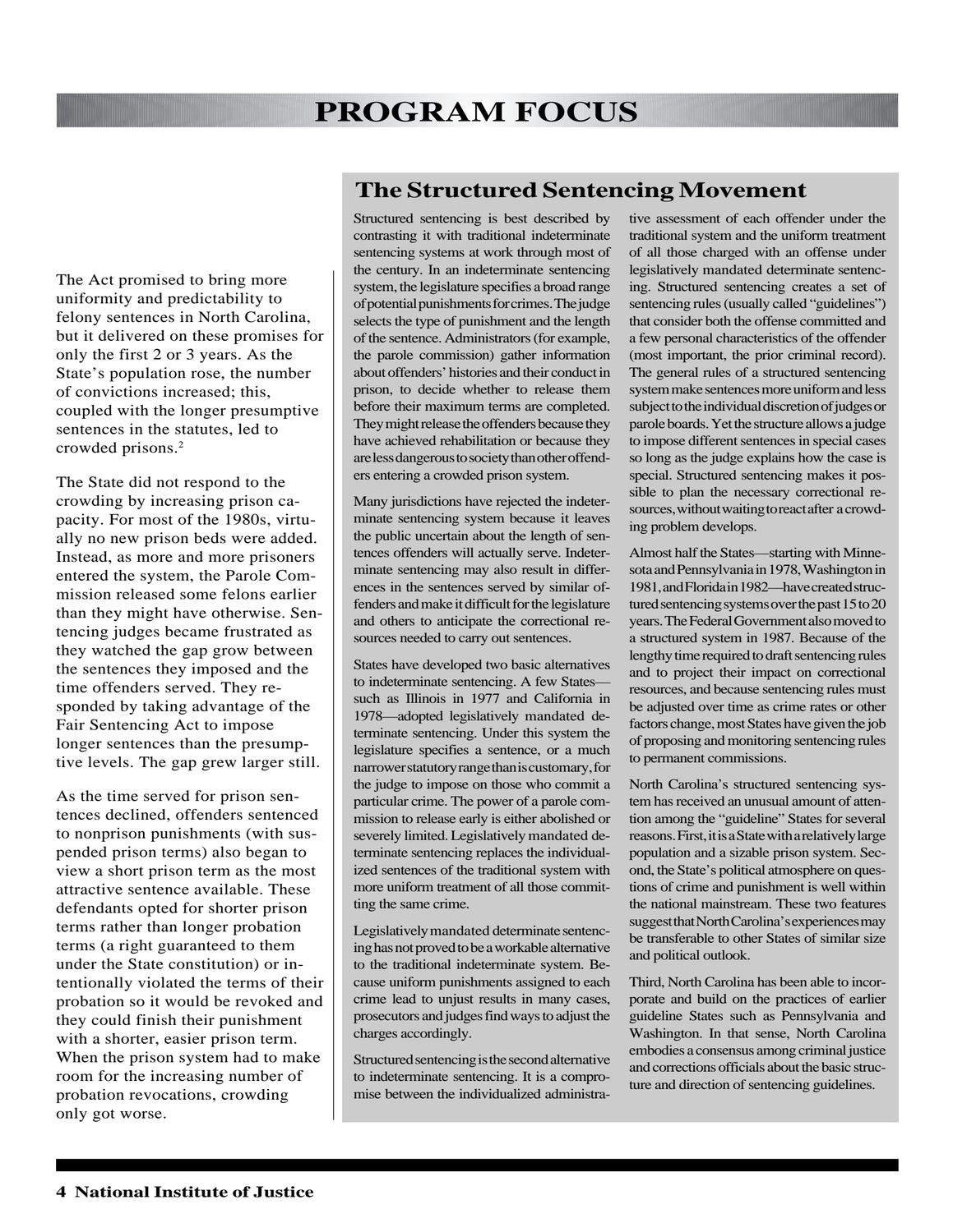### **The Development of Sentencing Guidelines (1990–93)**

By 1990, the system had deteriorated so badly that an overhaul was necessary. Recognizing the complexity of the system, which had many connected parts, the General Assembly created a Sentencing and Policy Advisory Commission to propose comprehensive changes. After 2 years of study, the commission proposed a sentencing structure now familiar in other "guideline" States. (See "The Structured Sentencing Movement.")



The General Assembly (Senate is shown here) passed legislation to ensure that judges had a wide range of well-funded community corrections as alternatives to prison for less serious offenders.

The proposed guidelines ranked felony offenses using levels of severity that reserved long prison sentences for violent offenders causing bodily harm. The guidelines also used three levels to rank misdemeanors in an effort to prevent uncontrolled use of jails to bypass prison limits.

**How the sentencing commission ranked offenses.** The rankings for offense seriousness created the vertical

|                                                                                                 | <b>Prior Record Level</b>                           |                                                                |                                                             |                                                           |                                                               |                                                       |  |
|-------------------------------------------------------------------------------------------------|-----------------------------------------------------|----------------------------------------------------------------|-------------------------------------------------------------|-----------------------------------------------------------|---------------------------------------------------------------|-------------------------------------------------------|--|
| Felony<br><b>Type</b>                                                                           | I<br>0 Pts                                          | $\mathbf{I}$<br>$1-4$ Pts                                      | H<br>$5-8$ Pts                                              | IV<br>$9-14$ Pts                                          | V<br>$15-18$ Pts                                              | VI<br>$19+$ Pts                                       |  |
| Murder 1                                                                                        | <b>D/LWP</b>                                        | <b>D/LWP</b>                                                   | <b>D/LWP</b>                                                | <b>D/LWP</b>                                              | <b>D/LWP</b>                                                  | <b>D/LWP</b>                                          |  |
| Rape                                                                                            | ${\bf P}$<br>$240 - 300$<br>$192 - 240$<br>144-192  | P<br>288-360<br>230-288<br>173–230                             | ${\bf P}$<br>336-420<br>$269 - 336$<br>$202 - 269$          | P<br>384-480<br>$307 - 384$<br>230-307                    | ${\bf P}$<br><b>LWP</b><br>346-433<br>260–346                 | ${\bf P}$<br><b>LWP</b><br>384-480<br>288–384         |  |
| Murder <sub>2</sub>                                                                             | $\mathbf{P}$<br>157-196<br>125-157<br>$94 - 125$    | $\mathbf{P}$<br>189-237<br>$151 - 189$<br>$114 - 151$          | $\mathbf{P}$<br>$220 - 276$<br>176-220<br>$132 - 176$       | $\mathbf{P}$<br>251–313<br>$201 - 251$<br>$151 - 201$     | $\mathbf{P}$<br>282-353<br>225-282<br>$169 - 225$             | $\mathbf{P}$<br>313–392<br>$251 - 313$<br>188-251     |  |
| <b>Kidnaping</b>                                                                                | $\mathbf{P}$<br>$73 - 92$<br>$58 - 73$<br>$44 - 58$ | $\mathbf{P}$<br>$100 - 125$<br>$80 - 100$<br>$60 - 80$         | $\mathbf{P}$<br>116-145<br>$93 - 116$<br>$70 - 93$          | $\mathbf{P}$<br>$133 - 167$<br>$107 - 133$<br>80-107      | $\mathbf{P}$<br>151-188<br>$121 - 151$<br>$90 - 121$          | $\mathbf{P}$<br>168-210<br>$135 - 168$<br>$101 - 135$ |  |
| Armed<br><b>Robbery</b>                                                                         | $\mathbf{P}$<br>$64 - 80$<br>$51 - 64$<br>$38 - 51$ | $\mathbf{P}$<br>$77 - 95$<br>$61 - 77$<br>46–61                | $\mathbf{P}$<br>$103 - 129$<br>$82 - 103$<br>$61 - 82$      | $\mathbf{P}$<br>117-146<br>$94 - 117$<br>$71 - 94$        | $\mathbf{P}$<br>133-167<br>$107 - 133$<br>80-107              | $\mathbf{P}$<br>146-183<br>$117 - 146$<br>88-117      |  |
| <b>Voluntary</b><br>Manslaugh-<br>ter                                                           | I/P<br>$25 - 31$<br>$20 - 25$<br>$15 - 20$          | $\mathbf{I}/\mathbf{P}$<br>$29 - 36$<br>$23 - 29$<br>$17 - 23$ | ${\bf P}$<br>$34 - 42$<br>$27 - 34$<br>$20 - 27$            | ${\bf P}$<br>$46 - 58$<br>$37 - 46$<br>$28 - 37$          | ${\bf P}$<br>$53 - 66$<br>$42 - 53$<br>$32 - 42$              | ${\bf P}$<br>$59 - 74$<br>$47 - 59$<br>$35 - 47$      |  |
| <b>Involuntary</b><br>Manslaugh-<br>ter                                                         | I/P<br>$16 - 20$<br>$13 - 16$<br>$10 - 13$          | I/P<br>$19 - 24$<br>$15 - 19$<br>$11 - 15$                     | I/P<br>$21 - 26$<br>$17 - 21$<br>$13 - 17$                  | ${\bf P}$<br>$25 - 31$<br>$20 - 25$<br>$15 - 20$          | $\mathbf{P}$<br>$34 - 42$<br>$27 - 34$<br>$20 - 27$           | ${\bf P}$<br>39-49<br>$31 - 39$<br>$23 - 31$          |  |
| <b>Burglary</b><br><b>Second</b><br><b>Degree</b>                                               | I/P<br>$13 - 16$<br>$10 - 13$<br>$8 - 10$           | I/P<br>$15 - 19$<br>$12 - 15$<br>$9 - 12$                      | I/P<br>$16 - 20$<br>$13 - 16$<br>$10 - 13$                  | I/P<br>$20 - 25$<br>$16 - 20$<br>$12 - 16$                | $\mathbf{P}$<br>$21 - 26$<br>$17 - 21$<br>$13 - 17$           | $\mathbf{P}$<br>$29 - 36$<br>$23 - 29$<br>$17 - 23$   |  |
| <b>Breaking</b><br>and<br><b>Entering</b>                                                       | C/IP<br>$6 - 8$<br>$5 - 6$<br>$4 - 6$               | I/P<br>$8 - 10$<br>$6 - 8$<br>$4 - 6$                          | $\mathbf{I}/\mathbf{P}$<br>$10 - 12$<br>$8 - 10$<br>$6 - 8$ | I/P<br>$11 - 14$<br>$9 - 11$<br>$7 - 9$                   | $\mathbf{I}/\mathbf{P}$<br>$15 - 19$<br>$12 - 15$<br>$9 - 12$ | P<br>$20 - 25$<br>$16 - 20$<br>$12 - 16$              |  |
| <b>Possession</b><br>of Cocaine                                                                 | $\mathbf C$<br>$6 - 8$<br>$4 - 6$<br>$3 - 4$        | C/I<br>$6 - 8$<br>$4 - 6$<br>$3 - 4$                           | T<br>$6 - 8$<br>$5 - 6$<br>$4 - 5$                          | $\mathbf{I}/\mathbf{P}$<br>$8 - 10$<br>$6 - 8$<br>$4 - 6$ | $_{\rm I/P}$<br>$9 - 11$<br>$7 - 9$<br>$5 - 7$                | I/P<br>$10 - 12$<br>$8 - 10$<br>$6 - 8$               |  |
| <b>Dispositions:</b><br>Disposition<br>$D = Death$<br>Aggravated<br>$LWP = Life Without Parole$ |                                                     |                                                                |                                                             |                                                           |                                                               |                                                       |  |
| $P = Prison$<br>Presumptive<br>$I =$ Intermediate Sanction                                      |                                                     |                                                                |                                                             |                                                           |                                                               |                                                       |  |

**Exhibit 1. Felony Punishment Chart in Months** (Effective for Offenses Committed On or After 12/1/95)

Notes: • Slash in dispositions means the judge can choose among the disposition options.

*Mitigated*

• Numbers shown are in months and represent the range of minimum sentences.

Source: North Carolina Sentencing and Policy Advisory Commission, revised 8/4/95 and adapted for this Program Focus. Although North Carolina uses the term "active punishment" to denote a prison sentence, the term "prison" has been used here.

**C** = Community Corrections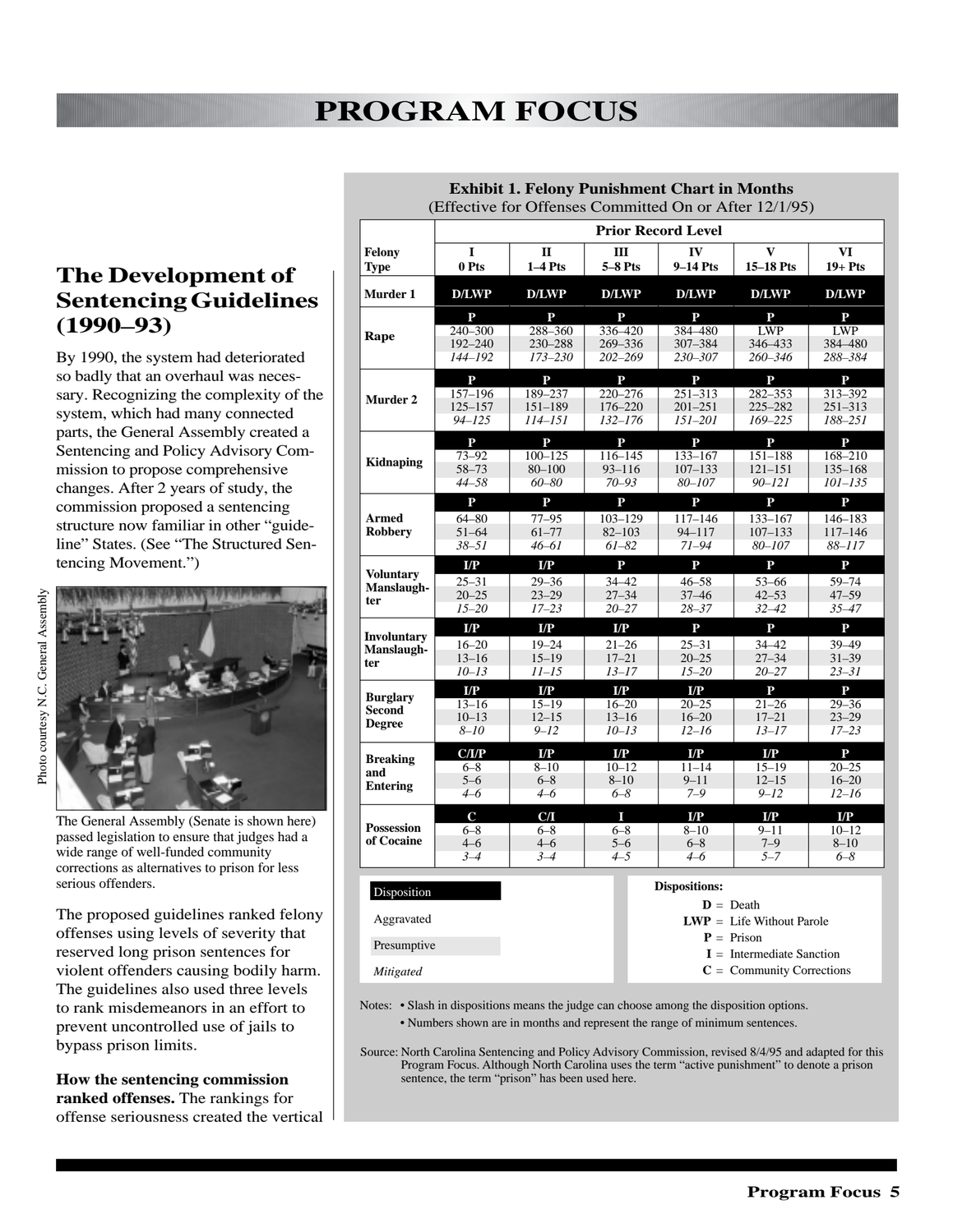#### **Exhibit 2. Form for Scoring Prior Record for Felony Sentencing**

| <b>Number of Occurrences</b>                                                                                                                                                                                  | <b>Prior Conviction</b>                                                        |                 | <b>Calculation</b>   Total Points |  |
|---------------------------------------------------------------------------------------------------------------------------------------------------------------------------------------------------------------|--------------------------------------------------------------------------------|-----------------|-----------------------------------|--|
|                                                                                                                                                                                                               | Murder 1                                                                       | x 10            |                                   |  |
|                                                                                                                                                                                                               | Rape                                                                           | x <sub>9</sub>  |                                   |  |
|                                                                                                                                                                                                               | Murder 2, Kidnaping, or Armed Robbery                                          | x 6             |                                   |  |
|                                                                                                                                                                                                               | Voluntary Manslaughter, Involuntary<br>Manslaughter, or Burglary Second Degree | x 4             |                                   |  |
|                                                                                                                                                                                                               | Breaking and Entering or Possession<br>of Cocaine                              | x <sub>2</sub>  |                                   |  |
|                                                                                                                                                                                                               | Prior Misdemeanor Class A1 or 1*                                               | x <sub>1</sub>  |                                   |  |
|                                                                                                                                                                                                               |                                                                                | <b>Subtotal</b> |                                   |  |
| If all the elements of the present offense are included in the prior offense:                                                                                                                                 | $+1$                                                                           |                 |                                   |  |
| If the offense was committed while on probation, parole, or postrelease<br>supervision; or while serving a prison sentence; or while escaping:                                                                | $+1$                                                                           |                 |                                   |  |
|                                                                                                                                                                                                               |                                                                                | <b>Total</b>    |                                   |  |
| Misdemeanors are categorized as Class 1, 2, and 3 based on the length of punishment assigned to them<br>before the guidelines were implemented. Recently, a fourth class, Class A1, was created to categorize |                                                                                |                 |                                   |  |

violent assaults and a few other serious misdemeanors.

Source: North Carolina Sentencing and Policy Advisory Commission, adapted for this Program Focus.

#### **Exhibit 3. Misdemeanor Punishment Chart** (Effective for Offenses Committed On or After 12/1/95)

|                      | <b>Prior Conviction Levels</b> |                                                |                                                 |  |  |  |
|----------------------|--------------------------------|------------------------------------------------|-------------------------------------------------|--|--|--|
|                      |                                | $\mathbf H$                                    | III                                             |  |  |  |
| <b>Offense Class</b> | <b>No Prior Convictions</b>    | <b>One to Four Prior</b><br><b>Convictions</b> | <b>Five or More Prior</b><br><b>Convictions</b> |  |  |  |
| $\overline{A1}^*$    | $1-60$ days<br>C/IP            | $1-75$ days<br>C/IP                            | $1-150$ days<br>C/IP                            |  |  |  |
| _ 米                  | $1-45$ days                    | $1-45$ days<br>C/IP                            | $1-120$ days<br>C/IP                            |  |  |  |
| $2^*$                | $1-30$ days                    | $1-45$ days<br>CЛ                              | $1-60$ days<br>C/IP                             |  |  |  |
| $3^*$                | $1-10$ days                    | $1-15$ days                                    | $1-20$ days<br>C/I/P                            |  |  |  |

 $P = Prison$ 

I = Intermediate Sanction

C = Community Corrections

Note: Slash means the judge can choose among the disposition options.

\*Misdemeanors are categorized as Class 1, 2, and 3 based on the length of punishment assigned to them before the guidelines were implemented. Recently, a fourth class, Class A1, was created to categorize violent assaults and a few other serious misdemeanors.

Source: North Carolina Sentencing and Policy Advisory Commission, adapted for this Program Focus.

axis of a sentencing grid (see exhibit 1), a format now used in almost all guideline States. The prior criminal record of the offender—the second major variable in the sentence—created the horizontal axis of the grid. The commission's proposal assigned points for every prior felony or misdemeanor, with more points assigned for more serious offenses (see exhibit 2). Offenders with lengthier prior records would move from left to right on the grid. A simplified point system measured the prior criminal records of misdemeanants (see exhibit 3, "Misdemeanor Punishment Chart").

Most boxes in the proposed grid specified a single type of sentence or disposition. The three dispositions were "community" punishments (programs such as outpatient drug treatment or unsupervised probation that provided minimal control of the offender), "intermediate" punishments (nonprison sanctions requiring more intensive supervision, such as boot camp or day reporting centers), or "active" punishment (a prison term that must be served rather than suspended). Community sanctions were available in the lower areas of the grid, the cells involving the least serious crimes and the least extensive prior records. Grid boxes on the border between community sanctions and intermediate sanctions or on the border between intermediate sanctions and prison gave the judge the option of choosing between the two sanctions.

In most cases, the new guidelines gave judges no power to depart from the sentencing range but did allow judges to choose among three different sentencing ranges: an ordinary or "pre-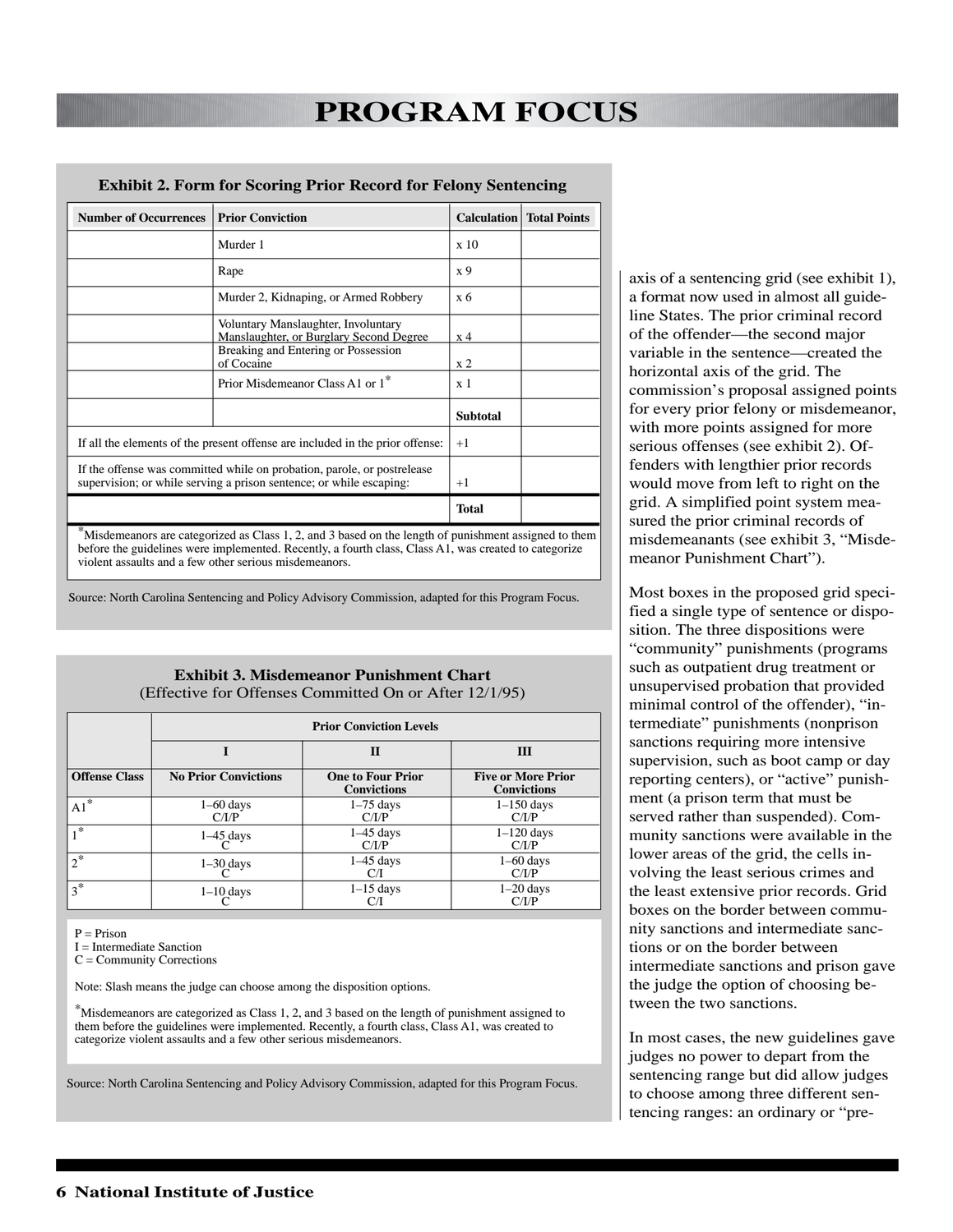sumptive" range, an "aggravated" range, and a "mitigated" range of authorized sentence lengths. The judge could choose from the aggravated or mitigated range (spanning 25 percent above and below the presumptive range) after explaining on the record why the case was unusual. Both the prosecutor and defense attorney could appeal such a decision.

**Keeping costs down.** The durations of the sentences specified in the guidelines would ultimately determine both the cost and the political feasibility of the plan. The commissioners started with durations based on their collective estimates of what different crimes deserved. Those first durations produced shocking cost estimates of the amount of prison space necessary more than \$1 billion in construction costs. After several months of further study and deliberation, the commission revised the durations downward.

When the commission submitted its interim report to the General Assembly in 1992, the legislators returned a clear signal that new prison costs should be kept to a minimum. They instructed the commission to submit at least one proposal that required no immediate prison construction beyond the new facilities already financed by a recent bond issue of \$250 million. The voters had approved prison construction bonds by the slimmest of margins.

The commission reluctantly complied with the legislature's instructions, and in its 1993 report recommended that the legislature adopt a plan that called for more than 10,000 new prison beds during the first 5 years to handle an

increase of 8,000 felony inmates (from 23,000 to 31,000), along with additional space that would be needed for those serving the longest misdemeanor sentences.<sup>3</sup> A minority report argued that these increases were not enough.

The final pages of the report contained a "Standard Operating Capacity" (SOC) plan that required no new growth in prison capacity during the first few years of operation. The SOC plan reduced prison requirements by reducing both the impact of an offender's prior record and the durations in all the grid boxes. The report stated that the SOC plan was "submitted without recommendation"; most commissioners felt that the SOC plan was not adequate to meet the State's needs.

A relatively small leadership group in both houses of the General Assembly dominated the debate over the commission's final proposals. Soon after the report was submitted, it became clear that the SOC plan would receive the closest attention. In a legislative session dominated by a search for health care and education dollars, there was no sentiment within the leadership group or elsewhere in the General Assembly for funding much new prison construction in 1993.

It is noteworthy that the General Assembly rather than the more politically insulated sentencing commission pressed for the more politically unpopular alternative punishments. In States that had passed guidelines before 1993, legislatures, not sentencing commissions, had shown the most enthusiasm for prison system growth. In North Carolina, however, the sentencing commission called for faster growth in the prison system, while the General Assembly held out for cheaper alternatives to prison (at least for some lower level felons). Hence, North Carolina's legislature and the sentencing commission reversed the roles typically played in sentencing reform.4 Perhaps the legislature's need to balance spending on the correctional system with spending on health care and other needs gave it a broader perspective than the sentencing commission, which had devoted 2 years to one set of problems.

### **Community and Intermediate Punishments Under the Guidelines**

The proposed sentencing guidelines were politically acceptable to the legislature in 1993 because they combined three attractive features. First, they increased both the percentage of serious felons receiving prison terms and the length of time they would serve. Second, they brought the sentence served much closer to the sentence imposed by the judge, rendering higher credibility for the sentencing judge and greater public confidence in the system. Third, the increases in sentences were to take place (at least under the original legislation) with no costly increase in the State's prison capacity.

**Using community corrections and intermediate sanctions to make punishment more cost-effective.** The only way to accomplish all three objectives without a major increase in the prison system was to send fewer people to prison for lengthier terms.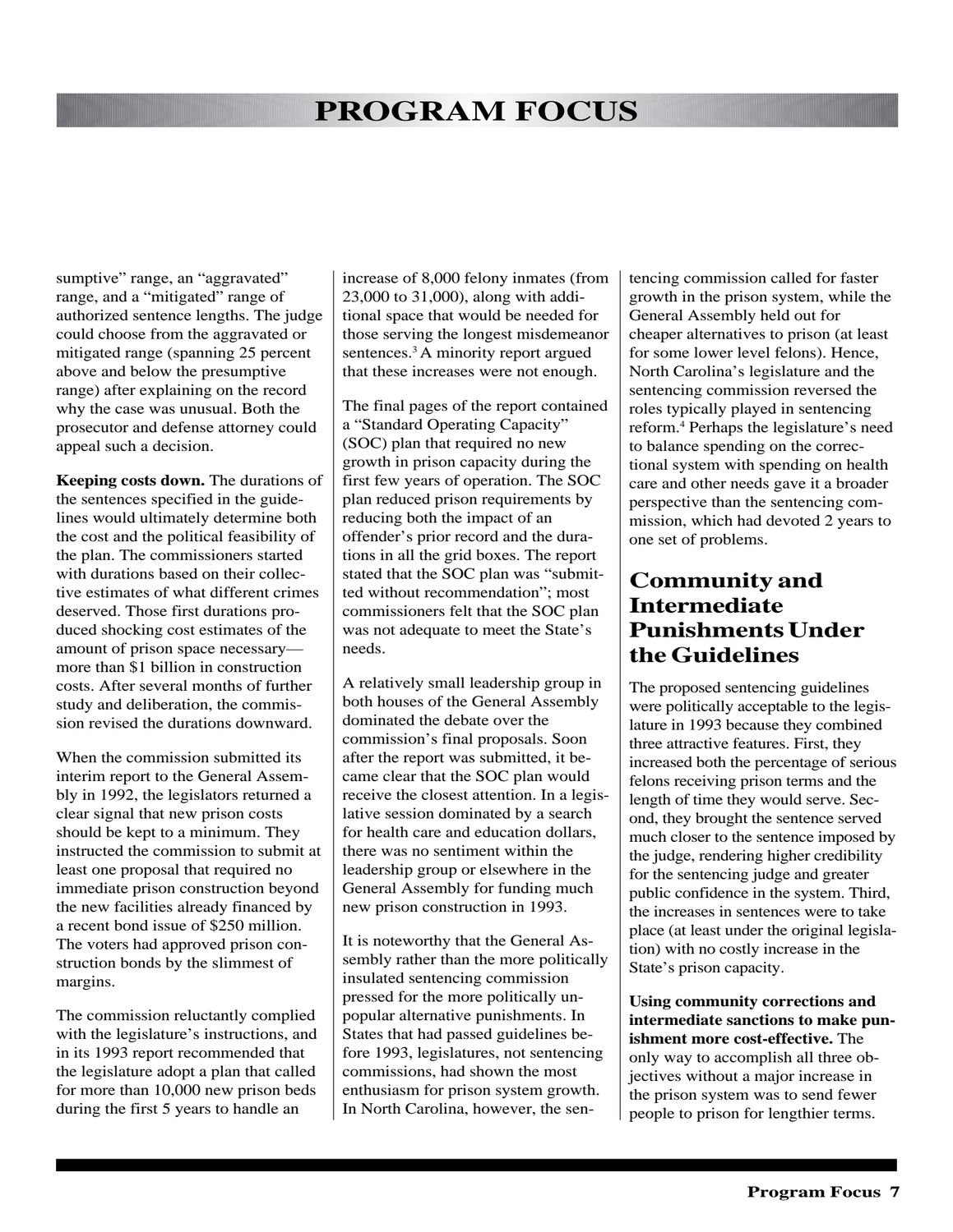As a result, the guidelines prescribed diversion of some offenders from prison terms to community and intermediate sanctions. They did so by allowing most misdemeanants and the least serious felons to be sentenced to nonprison sanctions. (See exhibit 1 above.) Class I felonies committed by offenders with no serious prior criminal record, for example, could result only in community sanctions.

Limiting sentences for the least serious felonies was crucial if the system was to obtain its objectives of controlling prison costs while imposing lengthier, more certain terms on serious felons. The limit would prove unpopular with judges, prosecutors, and other important constituent groups, but commission members, who were also criminal justice professionals, practitioners, and policymakers, convinced their constituencies that the tradeoff was necessary. Commissioners and their staffs made presentations to other groups, such as the State's bar association, to explain how the range of punishments would allow confinement of the most serious felons for longer terms while keeping prison costs down.

The range of available options for community corrections made the tradeoff more palatable for many groups by giving the judge credible forms of nonprison sanctions. Too often the choice between prison and probation had been perceived as an "all or nothing" choice. In light of the ordinary probation officer's large caseload, it was probably true that probation had not been an onerous or effective punishment for many offenders.

Some of the sentencing grid cells called for intermediate sanctions such as electronic monitoring or residential treatment, which emphasize control of the offender outside the prison setting. Others called for community sanctions that include community service or outpatient drug treatment with components for skills development. Thus, under the guidelines, there was no immediate dropoff from active prison terms to unsupervised probation.

**Building on existing community corrections programs.** Another factor that made the guidelines more palatable was the familiarity and proven workability of the nonprison alternatives. Throughout the 1980s, State corrections officials had been developing community corrections programs that put North Carolina among the first to develop intensive probation, community service, and house arrest programs. Local community corrections activities, run by cities, counties, and private foundations, also thrived in some parts of the State. Judges had imposed these sanctions on smaller groups of offenders for several years before the guidelines were adopted.<sup>5</sup>

When the time came to integrate community corrections and intermediate sanctions into the new sentencing guidelines, the sentencing commission and the Department of Correction maintained the familiar existing programs, keeping the mix of State and local administration of programs. The guideline drafters showed early versions of the proposed guidelines to the administrators of the existing community corrections programs and asked for a 5-year plan for expansion under the new sentencing structure.

The planning process made it possible to present a unified vision and budget to the General Assembly that gave a realistic estimate of the capacity of the current programs to expand and the money necessary to do so.

The viability of the guidelines depended on the continued willingness of legislators, judges**—**and ultimately the public—to sentence some classes of offenders to nonprison sanctions. These efforts by the creators of the guidelines to increase the variety and number of program slots available efforts that built on a history of workable community corrections programs in North Carolina—were an important first step. The willingness to continue funding and adjusting programs would be the next step toward a stable and healthy sentencing system.

### **Guideline Changes in the 1994 Legislative Session**

The sentencing guidelines in North Carolina remain a creature of the legislature. The sentencing commission's primary role involves monitoring the operation of the guidelines, making recommendations about revisions and their likely consequences, and helping legislators draft bills.

After structured sentencing legislation passed in 1993, the sentencing commission began to plan its agenda for the future. The commission anticipated spending much of its time in 1994 training prosecutors, defense lawyers, judges, and court personnel to use the new guidelines. But events soon made it clear that training would not remain the center of attention.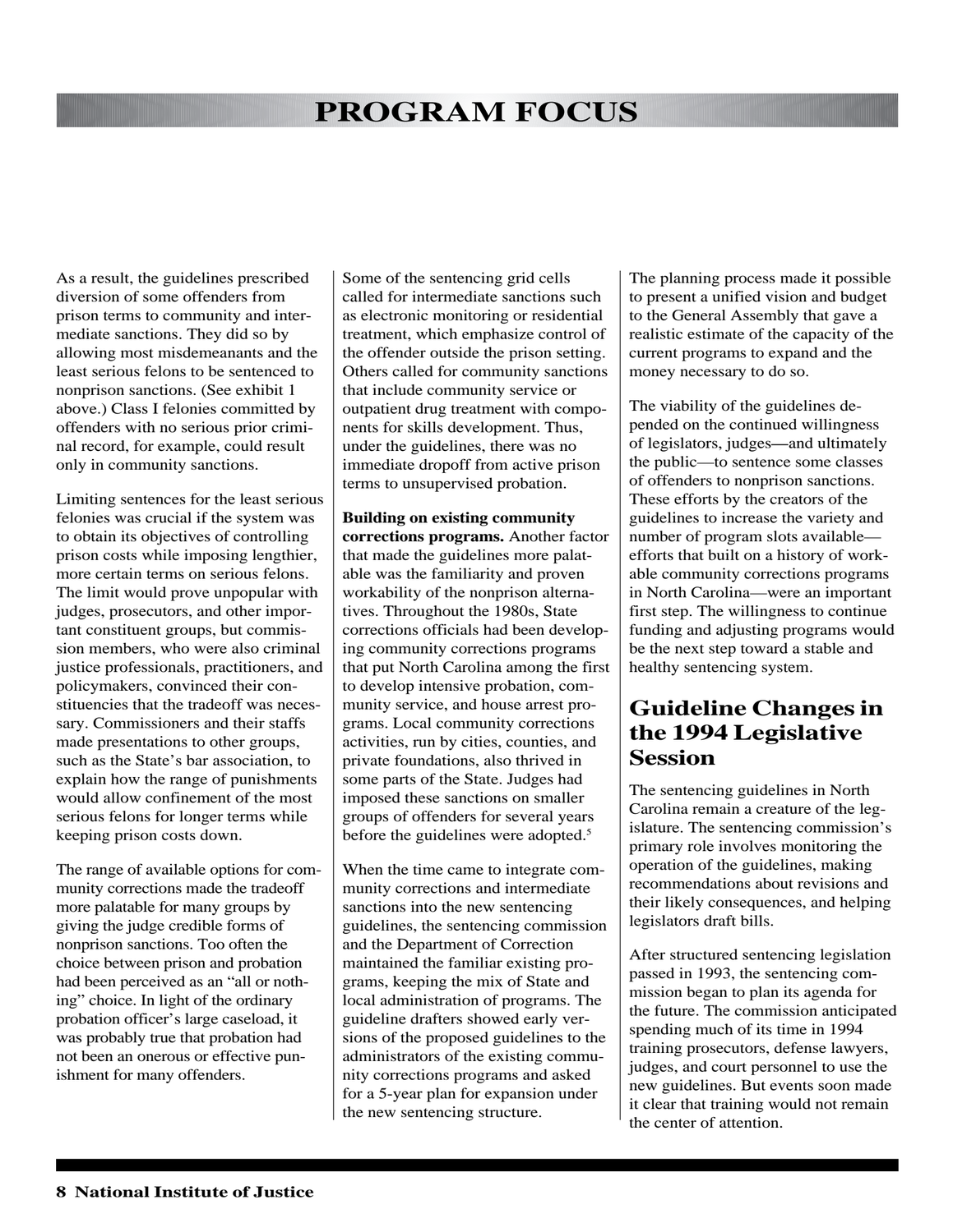North Carolina citizens, like those in many other States, became increasingly anxious about crime. After the 1993 murder of Michael Jordan's father and a spate of other violent crimes, Governor James Hunt called a special session of the legislature to address crime. For 7 weeks in February and March 1994, legislators introduced more than 400 new crime bills. Many dealt with punishments for sexual assault and the use of weapons. Others embodied some variety of "three strikes and you're out" punishments—sentencing repeat felons to life imprisonment without possibility of parole—which were gaining attention at the same time in about half the State legislatures.

#### **Use of impact statements to inform legislative policy on corrections.** A

1993 statute required the legislature to obtain a fiscal impact statement before making any change to sentencing laws.6 The sentencing commission prepared these impact statements with supplementary data supplied by the research arm of the State legislature. The impact statements estimated the number of new prisoners a sentencing bill would add to the system by determining the annual number of convictions in recent years for the relevant crime; projecting any increases in convictions for that crime in the near future using a multiplier figure suggested by an expert advisory committee; and calculating the number of prison beds necessary over different time intervals if the estimated number of those convicted were sentenced to the midpoint of the punishments designated in the bill.

### **The Persuasive Power of Numbers**

During the special legislative session on crime in 1994, members of the General Assembly introduced more than 400 bills relating to crime, most of them creating new crimes or increasing punishments for existing crimes. Especially popular were bills relating to sexual assault, use of weapons, and habitual felons (known as "three strikes and you're out" laws). The story below of one three-strikes bill illustrates the importance of impact projections in the legislative process.

During the 1994 session, a bill was introduced calling for a life term in prison with no possibility of parole for any person convicted of a third serious felony. The bill defined "serious" to include a long list of felonies, including burglary and drug crimes. As with any other proposed legislation having an impact on criminal sentences, an impact projection was required for this bill.

Two State bodies combined their efforts to produce the impact projections. First, the sentencing commission estimated the number of additional prison beds that the State would need to carry out the longer sentences required under the bill. The commission used an empirical model with proven success in other States to generate the estimate. It was based on statistics on the numbers of felons in recent years who would qualify for such a punishment, together with estimates of future increases in

Robin Lubitz, then executive director of the commission, delivered the impact statements in a way designed to make the cost of corrections a vital part of the lawmakers' deliberations rather than just an afterthought. Lubitz met privately with lawmakers as soon as possible after a sentencing bill was introduced. Delivering the impact statements early and in private made it easier for sponsors to alter or withdraw the bill before taking a public stand. (See "The Persuasive Power of Numbers.")

convictions. These projections all went into a single-page report showing the additional prison beds that the bill would require after 1 year, 2 years, and so on. The report provided yearly projections out to the 10-year mark and periodic projections beyond that out to 40 years.

A second impact projection from the Fiscal Research Office of the State legislature estimated the cost of building and operating the new prison facilities the bill would require.

With this impact projection in hand, the executive director of the sentencing commission visited the bill's sponsors in the legislature before the bill received any attention in committee or on the floor of the House. The report showed that the bill would enlarge the prison system by more than 17,000 prison beds over its first 10 years (the entire State prison system in 1994 held roughly 24,000 inmates).

At first, sponsors had difficulty believing the estimate. But after an explanation of the method used to create the projection, and some consultation with other legislators who had dealt with the sentencing commission in the past, they were convinced. They concluded that the bill was too costly and ultimately supported a related three-strikes bill that added no new prison beds for the first 10 years and fewer than 2,000 beds over 40 years.

By the end of the session, the legislature had passed a three-strikes law as well as a law increasing penalties for crimes committed while using or carrying a gun and new punishments for rape.7 In each case, the commission's analysis had a sobering effect on the legislators, who amended all the bills to reduce their impact on prison population. The bills, as introduced, would have increased the population by well over 20,000 beds within 10 years, doubling current prison usage. The bills passed during the 1994 special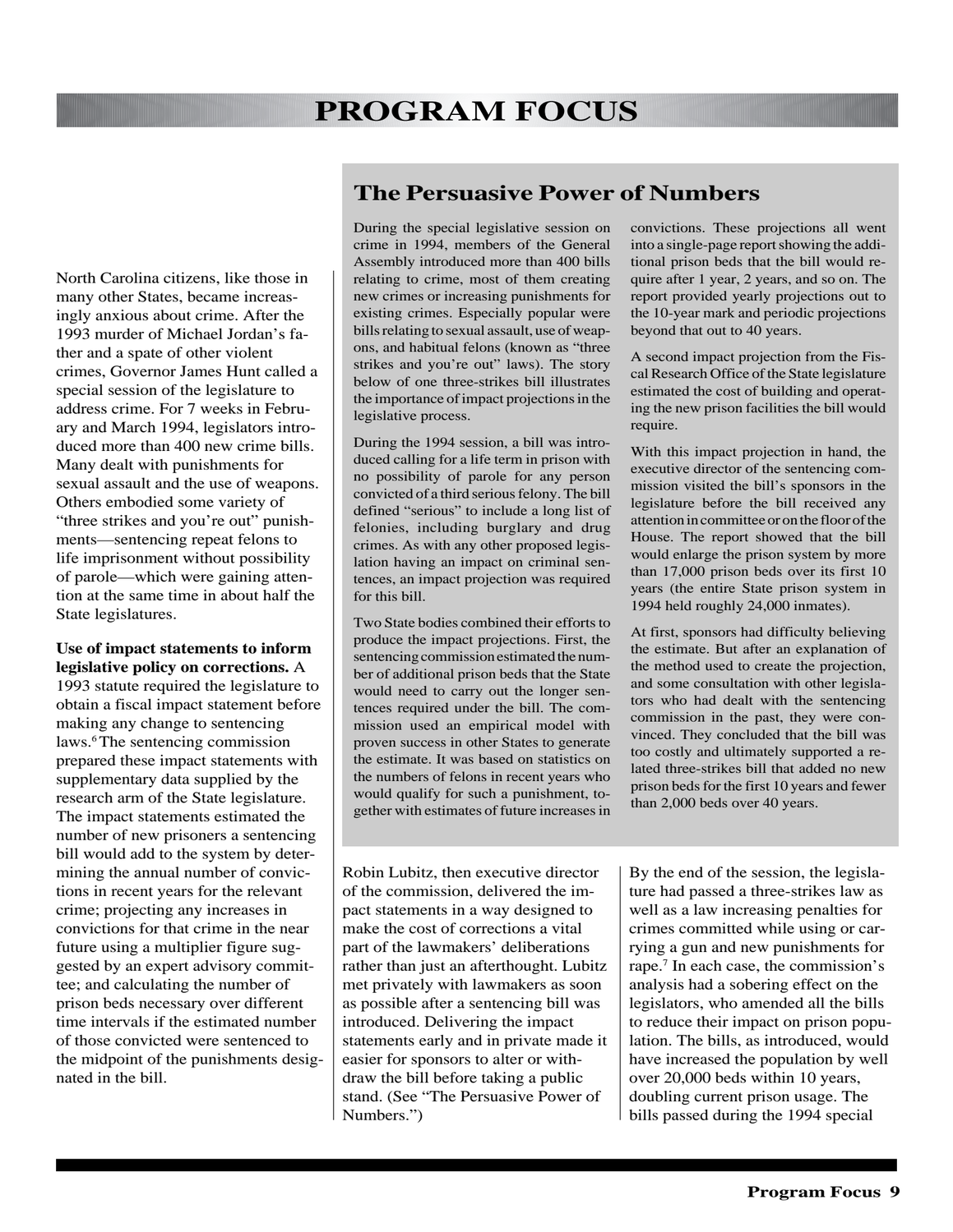session will require about 2,000 new beds within 10 years.

**Amendments to the habitual-felon statute.** One legislative change to the sentencing guidelines will have an effect more difficult to predict. The legislature amended the existing habitual-felon statute by changing conviction under the statute from a Class D to a Class C offense and allowing the statute to be applied after any three prior felonies.8

The commission did not publicly oppose this broadening of the habitualfelon statute, which now gave formidable power to prosecutors, perhaps because prosecutors had used the law sparingly in the past.<sup>9</sup> The amended version enabled prosecutors to increase the presumptive sentence for almost all the offenders in about 20 of the 54 cells in the felony sentencing grid (see "Prior Record Level" in exhibit 1). It may be that prosecutors have been filing habitual-felon charges much more often than is reflected in the modest number of convictions. Many prosecutors believe that the habitual-felon charge gives them leverage during plea bargaining negotiations. As a result, the habitual-felon law may be quietly influencing the sentences imposed in a greater number of cases than the number of convictions would indicate. Habitual-felon prosecutions are likely to remain a pressure point in the system for years to come.

#### **Funding for community corrections.**

The sentencing commission spent most of its efforts during the 1994 legislative sessions reacting to the many proposals that would increase

the use of prison cells. By the end of the session, the General Assembly had fully funded the prison construction necessary to operate within the sentencing guidelines until 2001. Equally important, however, were appropriation decisions related to community corrections.

Corrections officials feared that legislators would perceive community corrections to have lower priority than prison and enforcement funding. In 1994, however, the legislature funded the expansion in community corrections without controversy and with few conditions, including full funding for probation personnel to support new community corrections and intermediate sanctions.

The sentencing guidelines determined the total number of intermediate sanctions and community corrections slots that would be necessary, but neither the guidelines nor the appropriations bills determined which intermediate and community corrections programs would be expanded. Corrections officials and local officials were free to develop proposals as they saw fit to anticipate the choices of judges and the needs of offenders across the State. Day reporting centers became one of the most quickly expanding types of programs.

There were a few explanations for the legislature's willingness to pay for an expansion of community corrections and intermediate sanctions.

First, no organized opposition group believed that its interests would be harmed by funding community corrections. During the creation of the sentencing guidelines, advocates of prison growth and advocates of alternative sanctions found common ground within the sentencing commission. The debates about sentencing guidelines convinced all parties that both prison and nonprison sanctions required attention and growth. This perspective was especially easy to hold during 1994 because the legislature passed new community corrections funding during the same session in which it made modest expansions to prisons, keeping everyone happy.

Second, the proposal for complete funding of community corrections received clear backing from county and municipal officials who understood that if the State did not fund the necessary programs, it would prove costly at the local level. The cities and counties would have to pay for the programs, in terms of either money or local jail cells or funds for local community corrections programs.

Third, the community corrections budget received unified support from the various State agencies and nonprofit groups that operated community corrections programs.

In the past, each of the existing community corrections programs had submitted independent budget proposals. Under the auspices of the sentencing commission and the Department of Correction, these programs submitted a unified budget to the legislature. What had been diffuse political support for community corrections was collected behind one budget proposal.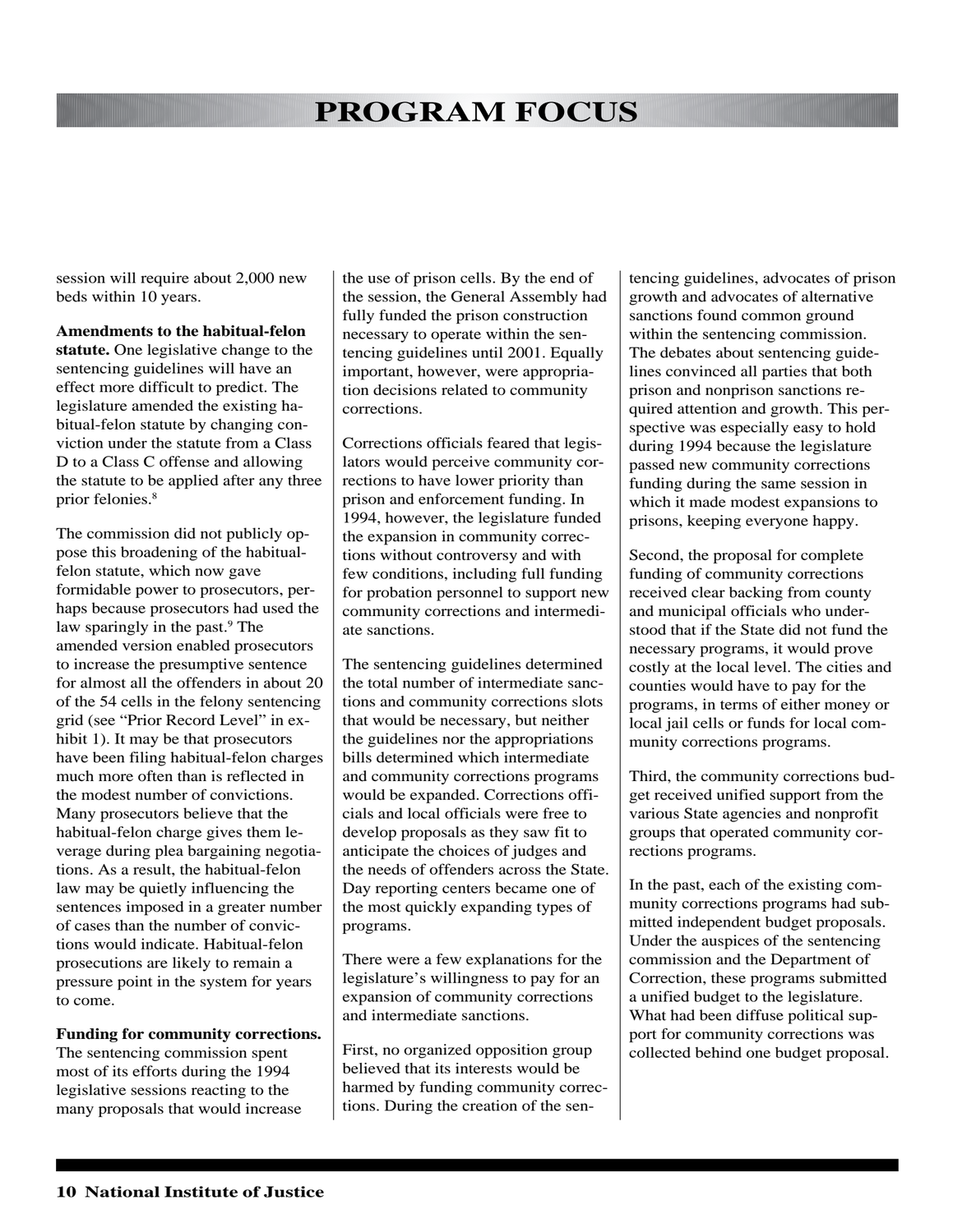#### **Guideline Changes in the 1995 Legislative Session**

When October 1, 1994, arrived (the effective date for guideline sentencing), the new system faced tranquil and promising conditions. The sentencing commission had reached agreement on controversial choices in designing the guidelines and was working on much less divisive issues such as restitution. The State was receiving favorable attention in national newspapers in the wake of the 1993 decision to adopt guidelines. Both Robin Lubitz and Judge Thomas Ross, the chair of the commission, received national recognition for their work.

The November 1994 elections, however, introduced a large element of uncertainty for the upcoming 1995 legislative session. During the 1994 election campaign, some campaign literature claimed that the new sentencing laws were too lenient for crimes committed against children. Under the heading "NO REQUIRED PRISON TIME," a flier listed crimes such as child abuse, infliction of serious injury, and sale of drugs to a minor. The flier failed to mention that active prison terms were not required for these crimes under pre-1993 laws, either, nor did it point out that a prison sentence was authorized for these crimes (even if not required) under the new law. A number of veteran Republican legislators objected to the flier, some quietly and others more vocally. All but two of the Republican members of the General Assembly had voted in favor of structured sentencing in 1993 and considered it a real improvement over the pre-1993 laws.

In the face of this criticism, the flier got a lukewarm response. A few candidates used the flier actively, but the majority of candidates for legislative office, Republican and Democrat alike, kept their remarks about crime and sentencing at a more general level and did not rely on the literally true but misleading claims of the flier. In the end, the voters sent 24 Republicans to the Senate (out of a possible 50 seats) and 68 Republicans to the House (out of a possible 120 seats). For the first time since Reconstruction, Republicans gained the majority in the North Carolina House of Representatives, and the Democrats' majority in the Senate was reduced to two. Although Republicans had overwhelmingly supported the 1993 sentencing guideline legislation, a few new Republican candidates vigorously attacked them for being too lenient.

After the election, freshman Republican legislators softened their position; they suggested that wholesale repeal of sentencing guidelines was unlikely and aimed instead for larger sentencing changes than had been produced during the 1994 session.

The House Republicans claimed that North Carolina lagged behind other States in the punishment of criminals. National imprisonment rates confirmed their assertion. Whether by default or considered policy, North Carolina had expanded its prison system far less quickly than most other States during the 1980s and 1990s. In 1972, North Carolina incarcerated 160 citizens per 100,000, the third highest rate in the Nation (behind Georgia and the District of Columbia). While the rate of incarceration climbed steadily in the State over the next 20 years, it

grew far more quickly in other States. By 1987, North Carolina ranked 15th in the level of incarceration; in 1989, for the first time, the State's rate fell below the national average. By 1992, the State's rate of 290 per 100,000 placed it 22nd among the States, and 14th among 17 States in the region.<sup>10</sup> These changes, it should be noted, occurred before the sentencing commission was established.

Despite the initial calls for harsher sentences and increases in prison capacity, the 1995 session ended with changes that had a larger impact than the 1994 statutes but were considerably less expensive than the bills initially proposed. The 1994 statutes carried a predicted increase of about 2,000 new prison beds over 10 years. The 1995 amendments combined for an estimated increase of about 2,100 prison beds over 5 years and about 3,200 beds over 10 years. At the end of the 1995 session, the commission estimated that the State's total prison population after 10 years would remain near 38,000.

One change in 1995 involved an increase in the duration of prison terms for the most serious offenses (Classes B2 through D), including statutory rape. Because relatively few offenders entering the system are convicted of these offenses, however, the fiscal cost of these new laws was projected to be small.

The largest increases in the use of prison under the guidelines came from changes in the handling of assault cases. Some misdemeanor assault crimes were assigned to a new "A1" misdemeanor category to allow judges to impose a prison term. The commission estimated, based on preguideline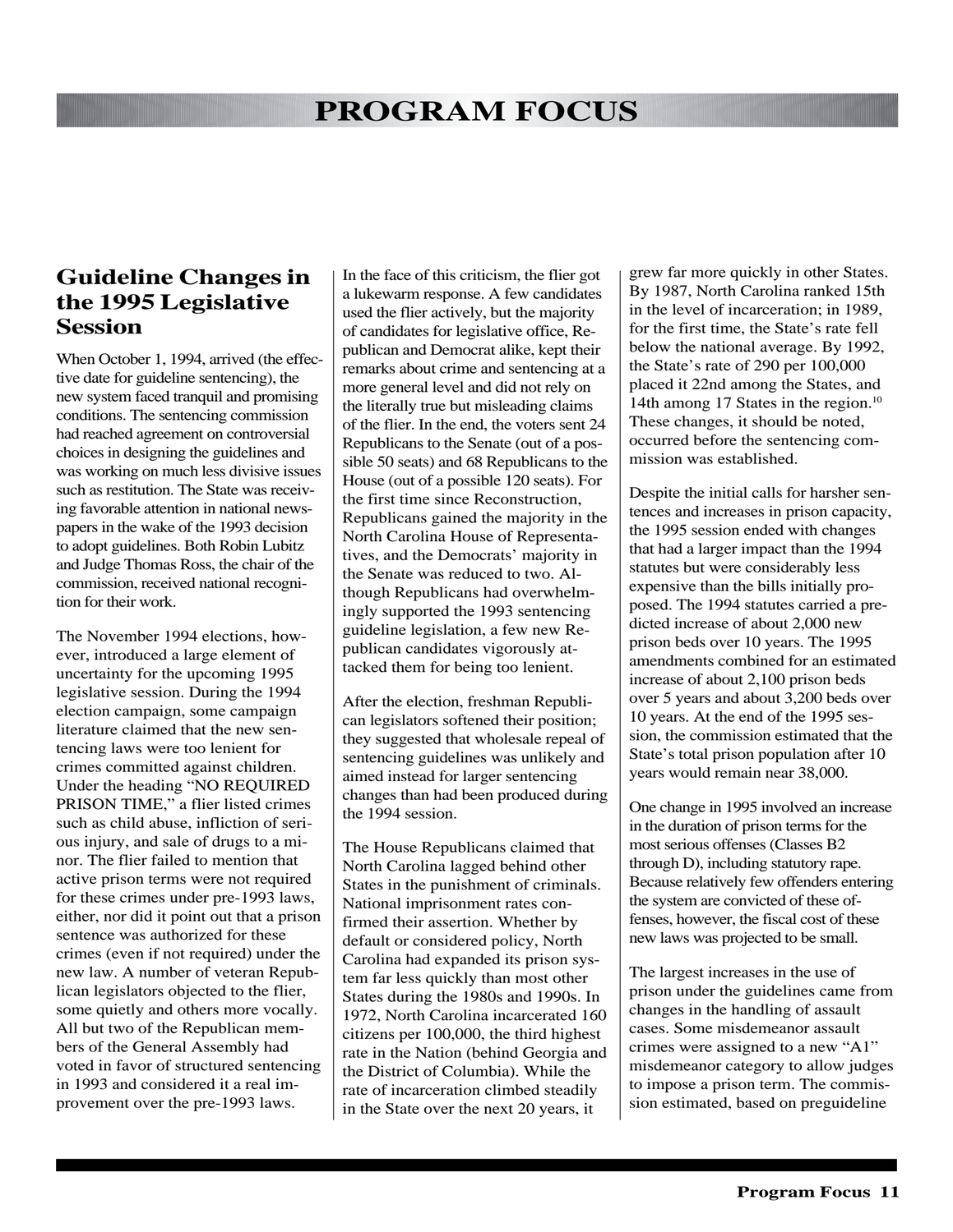sentencing practices, that the great majority of assault cases would continue to receive community or intermediate sanctions, but the availability of prison terms for these crimes removed one major complaint about the guidelines. The sentences that judges impose for assault crimes will bear watching in the next few years.

### **Explanations for Controlled Increases in Length of Sentences**

What can explain the 1995 General Assembly's fairly modest changes to the sentencing guidelines and the prison system? As in the previous



A larger proportion of violent offenders went to prison under the guidelines than before, but the availability of intermediate sanctions and community corrections for other offenders helped control corrections costs.

year, cost estimates that the Sentencing Commission provided to legislators who sponsored important bills played a critical role.

When legislators saw the cost of their proposals, they made adjustments that preserved the intent of the policy but lowered the cost considerably. Budgetary concerns carried the day.

Some legislators in 1995 argued for repealing the statute that required them to obtain prison population and cost estimates for any proposed change in sentencing law. The cost estimates for building the required new prison facilities were especially suspect because construction design and cost could not be estimated precisely. Some legislators maintained that prisons could be built for a lower price even if they were only Quonset huts surrounded by fences.

Yet, by the end of the legislative session, most General Assembly members were convinced that the sentencing commission and the legislative staff researchers were making it possible for them to make more informed and responsible choices.

There was a second reason for the legislature's moderation in its sentencing amendments. It deferred, in the end, to criminal justice professionals with strong hands-on experience in sentencing practices—judges, prosecutors, and corrections officials. Although many proposals from many different sources were considered, the legislature gave final approval only to changes that had substantial support from these criminal justice professionals. Perhaps the only major group with official responsibilities in the day-today processing of criminal cases that had no visible influence on the commission or the legislature consisted of criminal defense attorneys.

The influence of criminal justice system participants was especially apparent during debates over an integrated package of changes in assault laws that the commission had endorsed. The commission had formulated its assault crimes package after listening carefully to feedback on the guidelines from criminal justice practitioners. During the commission's training sessions for prosecutors, judges, probation officers, defense attorneys, and others on the use of the guidelines, many participants expressed concern about misdemeanor assaults. The number of complaints convinced the sentencing commission that change was necessary.

The real question about legislative moderation, however, is not how to explain the outcomes in 1994 or 1995. The real question must look to the future. Will the legislature continue to add 2,000 to 3,000 new slots to the prison system each year? If so, then growth that might appear modest in any given year would lead to huge increases over time. In Washington State, for instance, steady, incremental changes to the sentencing laws over many years have dramatically changed the corrections system and made it less predictable and much more difficult to manage.<sup>11</sup>

As of 1997, there appear to be no serious difficulties with the North Carolina guidelines. If the legislature changes sentences in the near future, the impetus for change will probably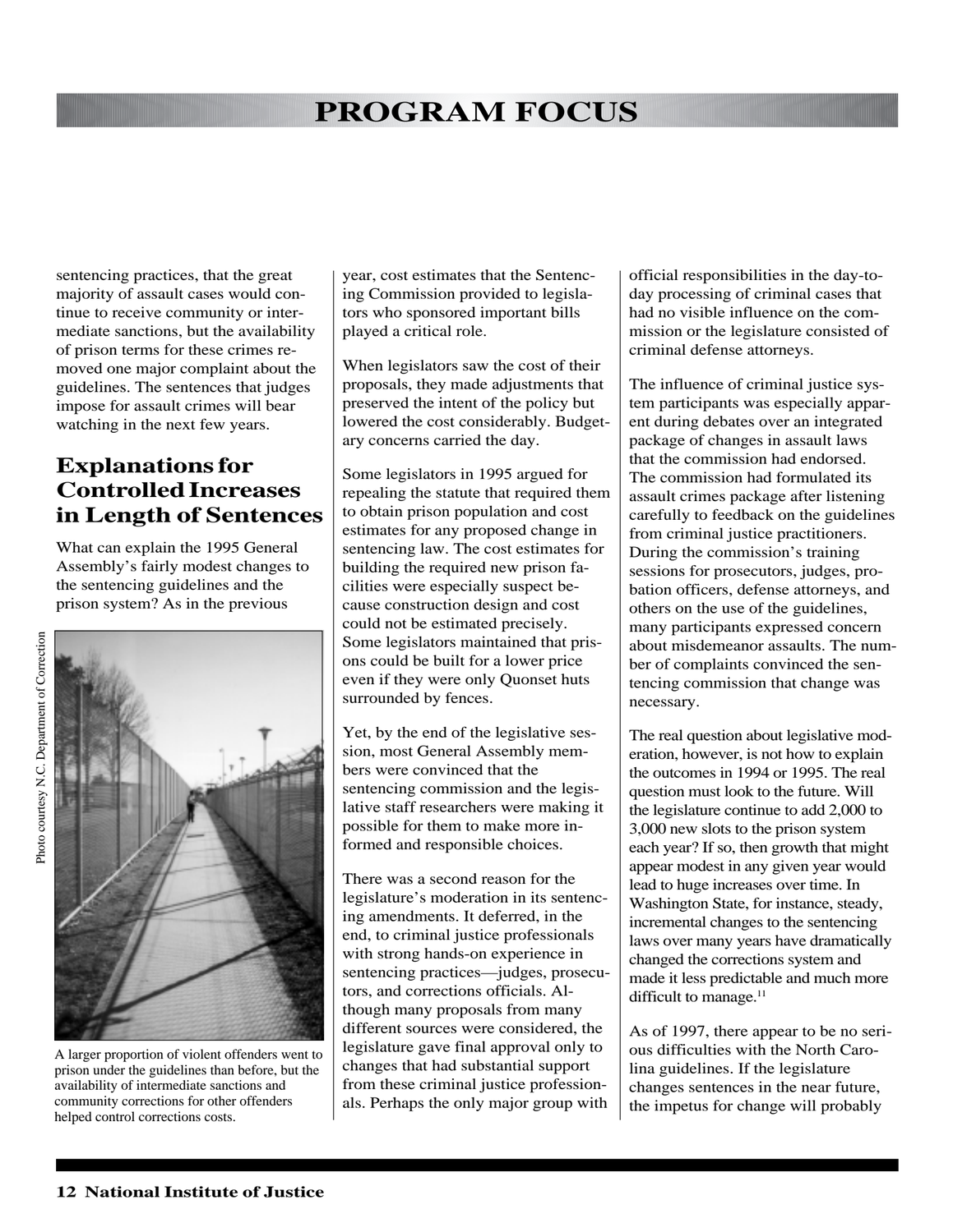not come from a broad coalition of criminal justice practitioners or the sentencing commission.

It is worth noting that legislation passed during 1994 and 1995 will result in spending and growth that match the sentencing commission's 1993 proposal to increase prison capacity to roughly 40,000 beds by 2004 rather than the "Standard Operating Capacity" proposal originally adopted by the legislature. Perhaps this is a consensus position about the proper scale of imprisonment in the State that will last for some time to come.

### **Early Results: Some Success, Some Jail Crowding**

The original 1993 legislation has produced some encouraging results. The North Carolina Sentencing and Policy Advisory Commission's data from late 1994 through June 1996 indicate that the most serious felons are indeed receiving prison terms in a greater percentage of cases and are serving longer average prison terms. (See exhibits 4 and 5.) The data also show that in the great majority of cases judges are adopting the ordinary sentencing range rather than the aggravated or mitigated ranges. Early reports indicate heavy use of several intermediate sanction programs. These preliminary results suggest that the sentencing structure is effectively predicting the correctional resources that the State will need and is directing serious felons and misdemeanants to longer prison terms while sending less serious felons to nonprison punishments. An independent evaluation of the North Carolina law is currently being conducted with



By 2004, construction of new prison space is expected to increase prison capacity to 40,000 beds, far fewer than would have been necessary

support from the National Institute of Justice. (See "Evaluating the Effects of Structured Sentencing.")

But the transition to structured sentencing has not gone exactly as the legislature and the sentencing commission had predicted. A large number of State prisoners who were sentenced under the old Fair Sentencing Act remain in the State system and are eligible for parole. The sentencing commission's prison population projections assumed that prisoners currently in the system would continue to be paroled at a more or less constant

### **Evaluating the Effects of Structured Sentencing**

To understand more precisely the impact of North Carolina's sentencing reform, the National Institute of Justice has awarded an evaluation grant to the Research Triangle Institute. The study has three major components:

■ Quantitative analyses of prosecution, court, and correctional data gathered by three North Carolina agencies: the Administrative Office of the Courts, the Sentencing and Policy Advisory Commission, and the Department of Correction.

■ Interviews with prosecutors, defense attorneys, and court and correctional personnel who have roles in the charging, adjudication, sentencing, and correctional processes.

■ Mail and telephone surveys of prosecution, defense, court, and correctional personnel.

The quantitative analyses of the data from the Administrative Office of the Courts will have a case-level focus. Analyses will compare the charging, plea negotiation, and adjudication process for cases prior to and after the effective date of North Carolina's structured sentencing law. Analyses of data from the Department of Correction will compare the work, program participation, and institutional infraction experience of individuals sentenced under the old and new laws.

The interviews of State and local personnel will gather largely qualitative information about the effects that the new sentencing law has had on the process of charging, negotiating, and resolving cases and on the corrections process. The mail and telephone survey will gather detailed assessment information about the effects of the new law from those who are administering it and working with it.

The findings are expected to have implications for several aspects of the sentencing and correctional areas, including sentencing legislation, sentencing implementation guidelines, structures to support sentencing reform, resource needs, and correctional program development. The findings will be especially useful for other States considering changes to their sentencing laws.

The findings of the study can inform the content of legislation, the structures or resources needed to support new laws or changes to existing laws, and the manner in which new laws are implemented, State correctional authorities will be able to anticipate effects that changes in sentencing practices might have on prison populations.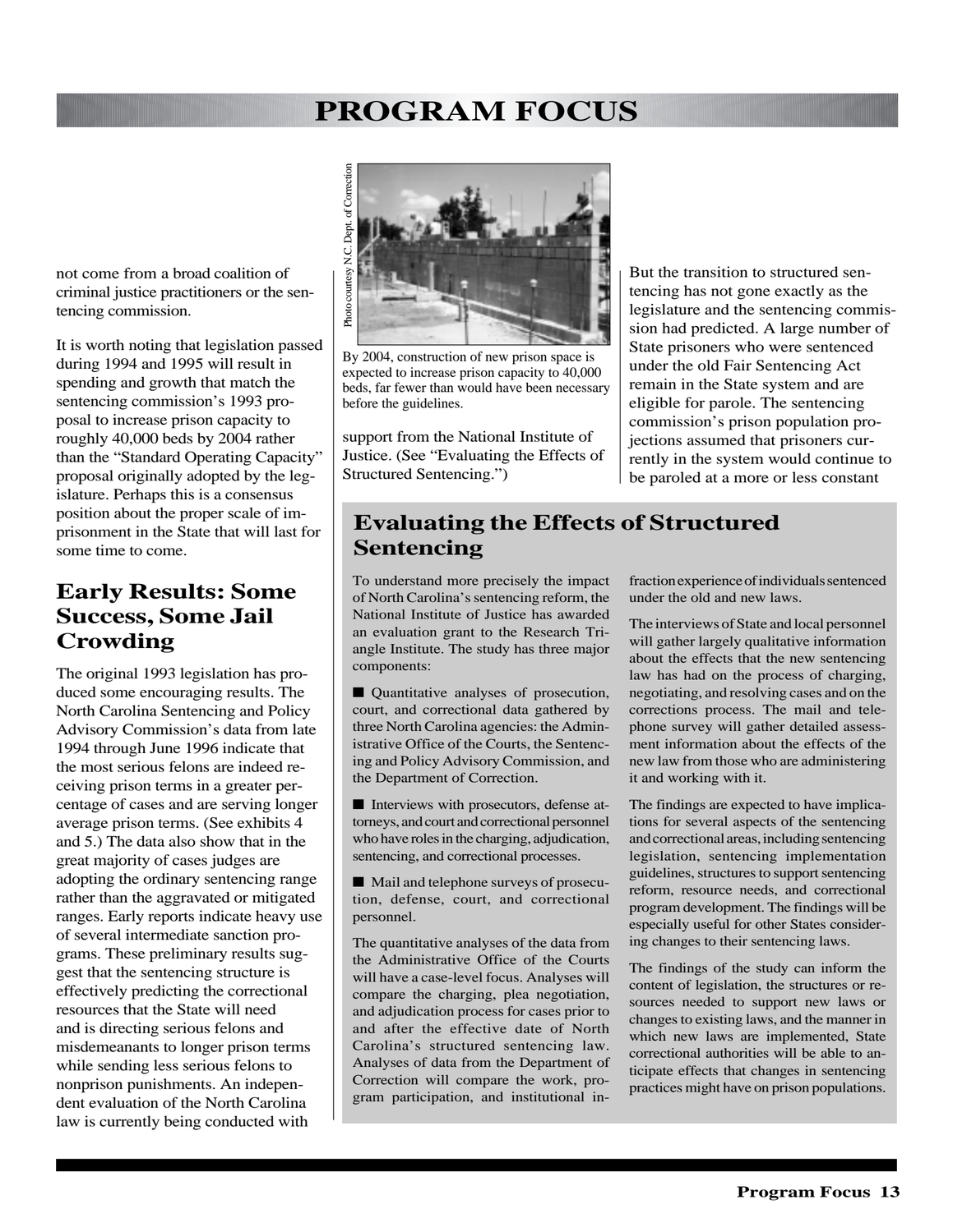rate. Any new capacity, therefore, could be devoted to prisoners sentenced under the new law. However, the Parole Commission began releasing far fewer inmates sentenced under the old law. The legislature provided some extra prison space for the "old law" prisoners by repealing the statutory prison cap (which limited the total prison population in the State) and allowing the population to increase up to the levels mandated by a Federal court decree. That extra space, however, did not become available until January 1996. The Parole Commission started using extra space (by slowing its rate of parole release) earlier than it became available.

The result has been too many prisoners for the State prison system to handle. The extra prisoners have, for the most part, ended up in county jails and rented out-of-State prison cells.12 As the "old law" prisoners work their way through the system, and as the prisons now under construction become available for use, the problem should recede. If prison populations are as projected, the State should be able once again to take all the new prison admissions from the jails. In the meantime, jail administrators are left to wonder if the State will really be able in the long run to manage the prisons without constantly relying on local jails for reserve space.

### **Lessons for Other States**

North Carolina has embraced some fundamental changes to its sentencing system that, all things considered, constitute a success story for the State. The funding and monitoring system now in



#### **Exhibit 4. Percentage of Offenders Receiving Prison Sentences Before And After Implementation of Structured Sentencing**

Source: North Carolina Sentencing and Policy Advisory Commission, adapted for this Program Focus.

place should sustain the current sentencing policy for a number of years.

Which of North Carolina's experiences might prove useful for other States? Perhaps the most important is the need for a sentencing commission or other full-time body to estimate the impact of changes, monitor and report on the effects of sentencing practices, and coordinate correctional resources. The commission must maintain credibility as an information source and recognize the legitimate policy role of the legislature.

Legislators need to see cost estimates for every proposed change to sentencing laws. The timing of the cost estimates is also important. The estimates must be made available to the legislators early in their deliberations, before political momentum can develop. When estimates based on credible models are routinely attached to sentencing bills (rather than whenever a legislator takes the initiative to request one), they ensure that legislators receive consistent, credible information and prevent the bill's sponsor from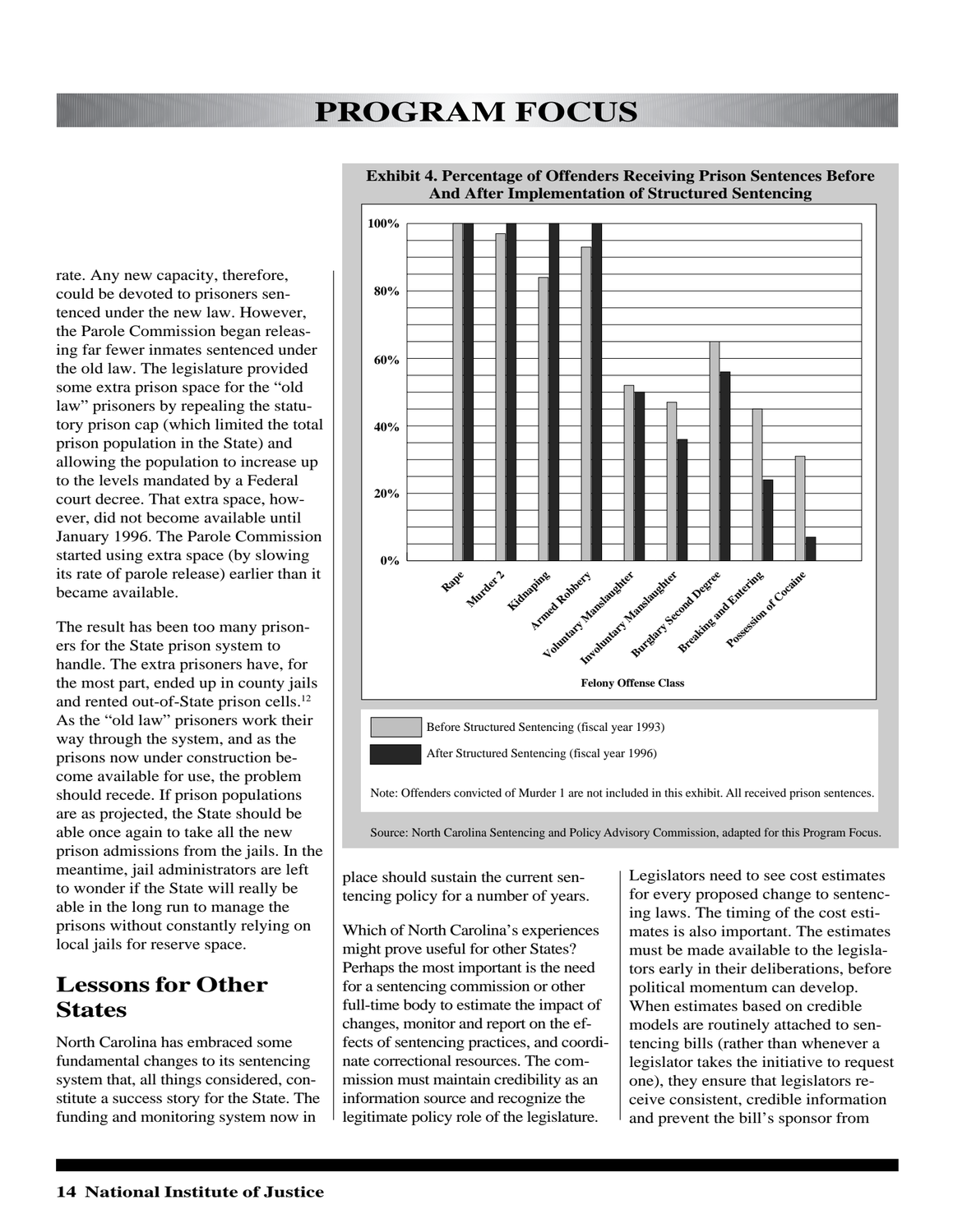

**Exhibit 5. Average Number of Months Served in Prison Before and After Implementation of Structured Sentencing**

claiming that cost estimates are merely a political weapon of the opposition.

Other lessons from the North Carolina experience relate to community corrections. The creators of sentencing policy must build support for community corrections as a critical part of sentencing, not as an afterthought or "frill." The nonprison sanctions built into any sentencing structure make it possible to maximize the use of an affordable prison system. Community corrections garner public support only

if there is a range of sanctions available, from those emphasizing treatment and training to those emphasizing stricter control of offenders.

If the State cannot provide enough program slots of the right sort to meet the demands of the sentencing system, structured sentencing cannot last. It will not keep the support of prosecutors and judges, who will find ways to impose sanctions they believe are better matched to the offenders they encounter. As in other States, prosecutors and

judges in North Carolina hold the power to throw the system into imbalance through their decisions. If structured sentencing is to last, it must remain tolerable to those who spend the most time operating the system. Thus, the design and allocation of community corrections programs should remain decentralized.

No State will develop precisely along the lines that North Carolina has followed. But every State struggles with budget questions. The virtues of longrange planning and the matching of tomorrow's correctional resources to today's sentencing choices will apply anywhere. And every State struggles with questions of justice. A system that imprisons offenders either more or less than is necessary produces an injustice. Each State, like North Carolina, should ask itself about the justice of prison and nonprison sanctions, regardless of budget imperatives. Whether it takes place in a sentencing commission or elsewhere, this debate should find a forum in every State.

### **Notes**

1. A conclusive finding would require a rigorous evaluation of sentencing impact. However, the changes in North Carolina sentencing patterns occurred soon after the guidelines went into effect and were consistent with the changes the commission intended to make. Hence, it is a reasonable hypothesis that the guidelines caused the changes.

2. Clarke, Stevens H., *Felony Sentencing in North Carolina, 1976–1986: Effects of Presumptive Sentencing Legislation,* Chapel Hill: University of North Carolina Institute of Government, 1987; Meyer, Louis B., "North Carolina's Fair Sentencing Act: An Ineffective Scarecrow," *Wake Forest Law Review,* 1993, 28:519.